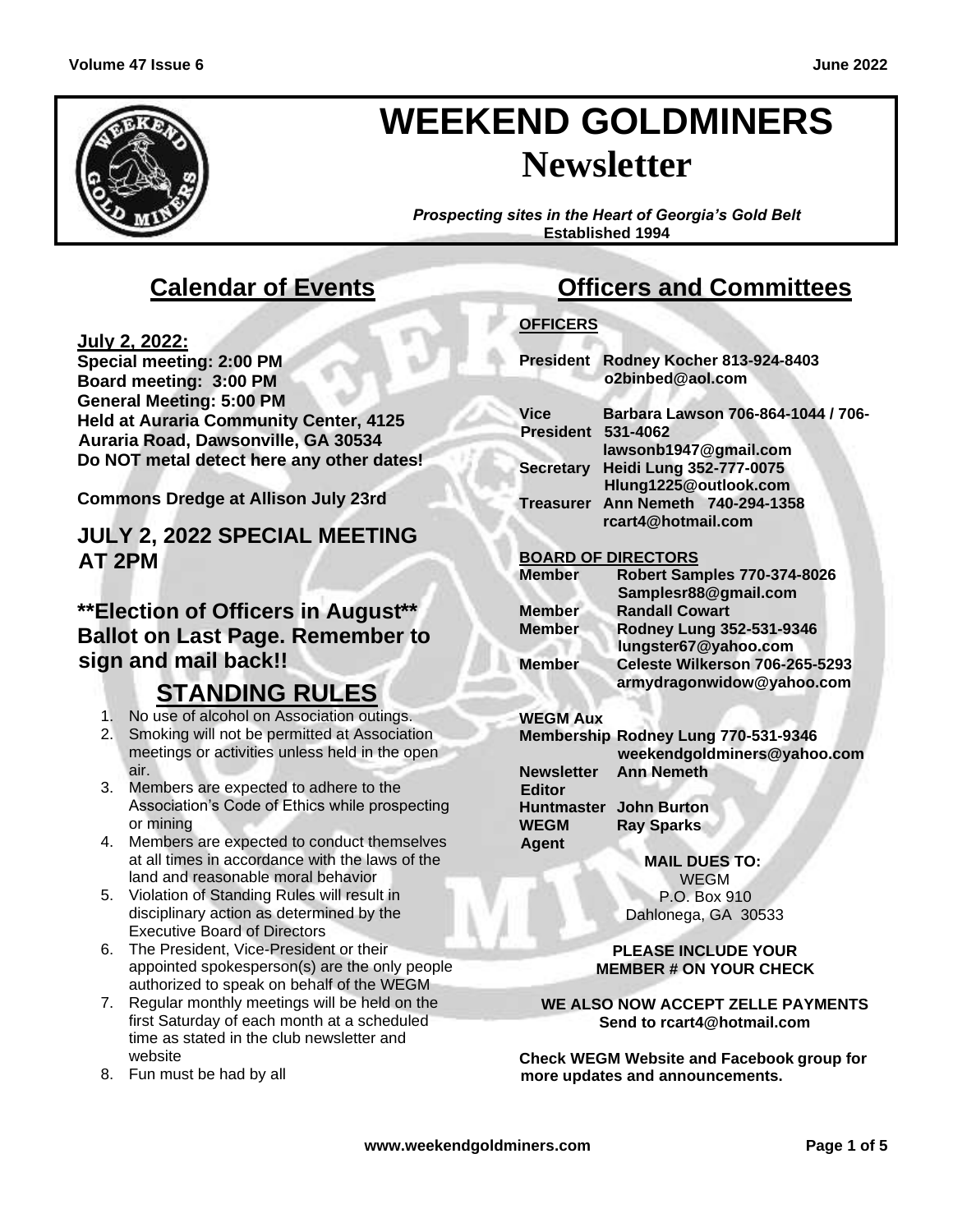### WEEKEND GOLD MINERS PROSPECTING CLUB, INC.

**GENERAL MEETING –** June 4th,2022

President Rodney Kocher called the June 04, 2022, General meeting to order. Welcome all members to the meeting. Condolence to the family of Rodger Hicks passed June 28<sup>th</sup> at 91yrs old. Birthdays for June #1290 Joyce Conner 6/6

Motion to approve minutes of May meeting as printed in the newsletter. Mark Nesbitt #2854 made motion to approve. #2610 Ray Sparks seconded the motion. All in favor, motion passed and carried.

**Treasurer report** given by Ann Nemeth for May 2022.

Beg Bal…. ………...\$23,525.59

Income……………..\$5,642.20

Disbursed………….\$1,517.33

End Bal…………….. \$27,649.47

Savings account…\$15,895.73

It was approved Quick books for 29.00 a month. There have been glitches in that, going from the old system to new, Ann has requested a refund. #2890Barbara Lawson made motion to approve treasurer report, #3323 Terry Newman seconded the motion. All in favor, motion passed and carried.

**Membership Report:** Rodney Lung gave May report as follows.

New members 5 New members YTD 29 Transfers 0 Last number issued 3690 Total new membership fees \$500.00 Logo items \$0 Keys \$20.00 Total Collected \$520.00 Expense \$22.71 for postage

#2890 Barbara Lawson made motion to accept the May membership report. #2854 Mark Nesbitt second. All in favor, motion passed and carried. **OLD BUISNESS**.

New hats and shirts are in. We have tank top and large sizes. This was a minimum order; we will order more as they sell. The price has gone up to \$15.00 due to increase of shirts and printing.

Ongoing for August we have we have approximately 12 days before ballots have to go out. Robert Samples is a board member running, Randall Cowart is a board member appointed last month who also is running. If anyone is interested in running for the board, Vice president , Treasure & Secretary get your name in so it can be put on the ballot. There will also be a write in space for each position open. Heidi has volunteered to election committee chairperson, anyone who can give her a hand with that will be appreciated.

The way it has been done before we didn't know Georgia is one of the states that excepts Email as written notice. Those who are getting a newsletter by mail will get a ballot with it. Everyone else who get the newsletter by email there will be a ballot attached to that and can be printed off and mailed in. We will post the address and P.O Box to send ballot to. It is a separate P.O Box for ballots. There will be ballots available here the night of election. What this is doing by using email which is a recognized form of mail instead of mailing to every member every month is saving 1,160.00 a month. Saving the club thousands each year.

### **NEW BUISNESS**

Common Dredge is July  $23<sup>rd</sup>$  at Allison's Blueberry patch. It is open to the public Bring a cover dish to share.

The purposed budget has been approved. we are now on the calendar year now for the accounting for IRS instead of fiscal year of August to August. This helps cut down the price of continuous book examination by the CPA we are required every year. Part of the changes are why we are doing the special meeting July 2<sup>nd</sup> at 2PM is to do the bylaw change of the annual meeting from August to November. Ballots will be counted at the August which is the normal annual meeting and the election. If ballots come back approved instead of taking office that day, they will take office January, first this way it shifts to calendar year. Special meeting Ballots will be counted at the August Annual meeting and will have the election meeting & ballots as well.

Rodney Kocher and Ann Nemeth will not be at the August meeting. Dana Cowart volunteered to do the food for August.

### **Questions & answers**

Yard Sale, we are checking to see dates available for the club house. We originally planned to do it this month, but the owner of the building had just gotten out of the hospital and wasn't available. Club is checking into dates or possibly doing it on a meeting date. No other questions? #2890 Barbara Lawson made motion to adjourn general meeting. #Ray Sparks seconded the motion. All in favor. Motion passed & carried Next Meeting: July 2nd 2022

Special meeting: 2:00pm Board meeting 3:00pm General meeting 5:00pm Prepared by Heidi Lung WEGM Secretary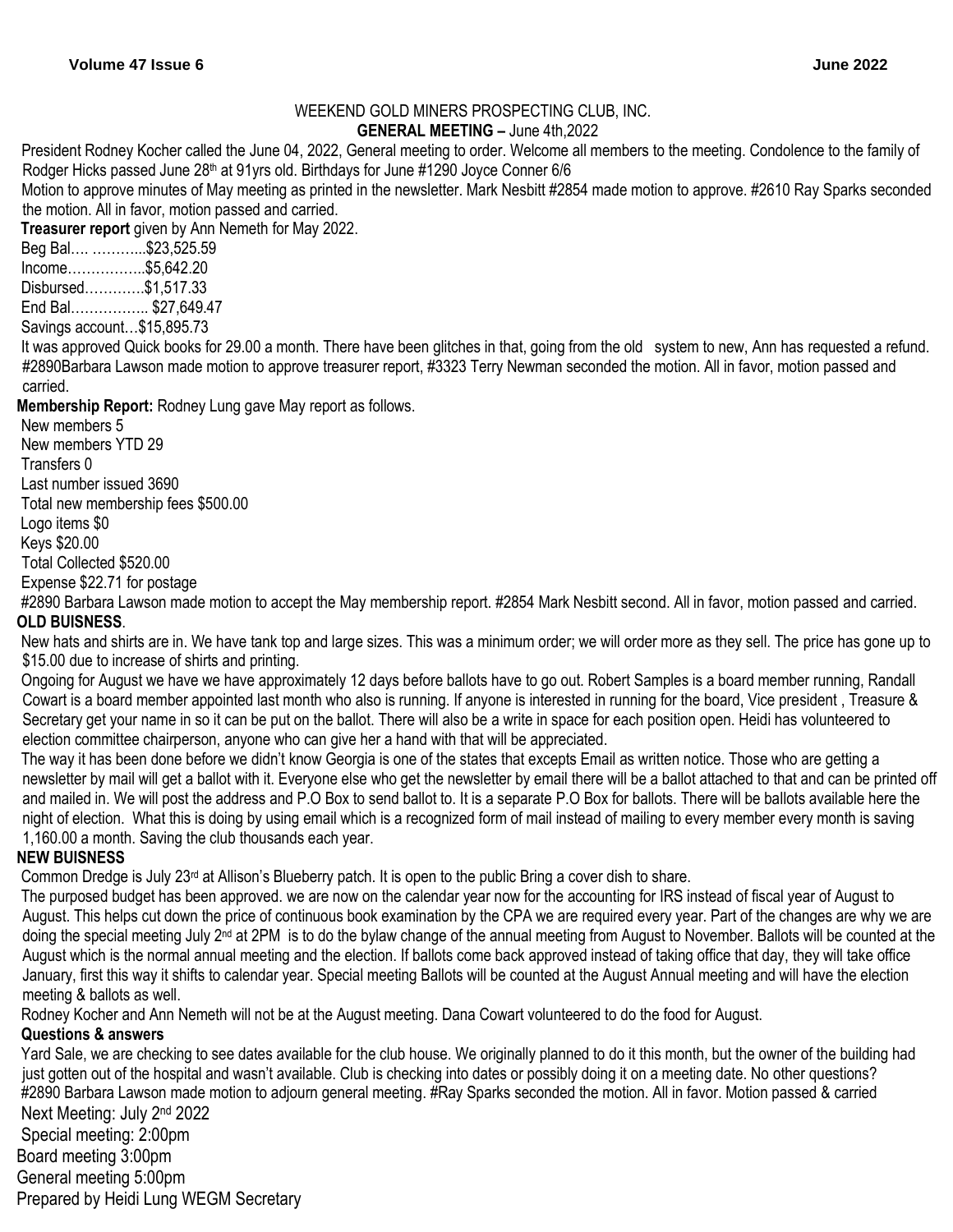# **SALES**

#### **The FOR-SALE section is free for members only.**

**MEMBERSHIPS FOR SALE: #2197 RONALD TRACY 318-455-5612 TRACYRONJ@AOL.COM \$1000.00**

#### **#1940 WILLIAM ROSE 864-414-5062 HARRYROSE11@HOTMAIL.COM \$750.00**

These are the new WEGM T-shirts for the men and ladies. All shirts are \$15.00 ea. There will be a \$6.50 shipping and handling charge for each shirt. If you want to place an order please state the color and size of shirt and how many. Send your order to: T-Shirt Order. P.O. Box 910, Dahlonega, Ga. 30533. Make check or money order to Weekend Gold Miners Club.



Ladies Shirt Colors: Pink, Green, Purple and Pink Camo.

Sizes: Small, Med., Large, X-Large and 2X. Ladies shirts do not have a pocket.



Men's Shirt Colors: Black, Tan, Grey, Hunter Green, Camo Sizes: Small, Med., Large, X-Large, 2X. Camo shirts do not have a pocket.

**Drawings**

**Red ticket door prize: Silver round # TERRY NEWMAN**

#### **Blue tickets**

**Bag of Ore # 3615 DANA COWART Bag of ore # 3601 PAUL JONES Bag of ore # 3668 WILLIAM SIMMONS NUGGET #3615 DANA COWART**

### **Green tickets**

**Bag of ore # 3353 BILL QUICK Bag of ore # 3615 DANA COWART Bag of ore# 3615 DANA COWART NUGGET #2610 RAY SPARKS**

### **Yellow tickets**

*BAG OF ORE #2854 MARK NESBITT BAG OF ORE #3690 JUSTIN PEPPERS BAG OF ORE #2854 MARK NESBITT NUGGET #2325 MICHELLE WINGER*

### **From The Desk of Vice President Barbara**

**Lawson**

**I can see so much improvement in our club. Yes, mistakes have been made, but they also have been corrected too.** 

**We were on the bottom, but now we are going UP. We will keep going up, by all the good work people have done.** 

**Thanks to Ann, Heidi, and the board of directors, we are coming back. -- Also to the members that have had a positive attitude.** 

**As the old saying goes "We Are Back" WEGM is coming back. Think positive—NOT negative.**

**God Bless All! Barbara Lawson**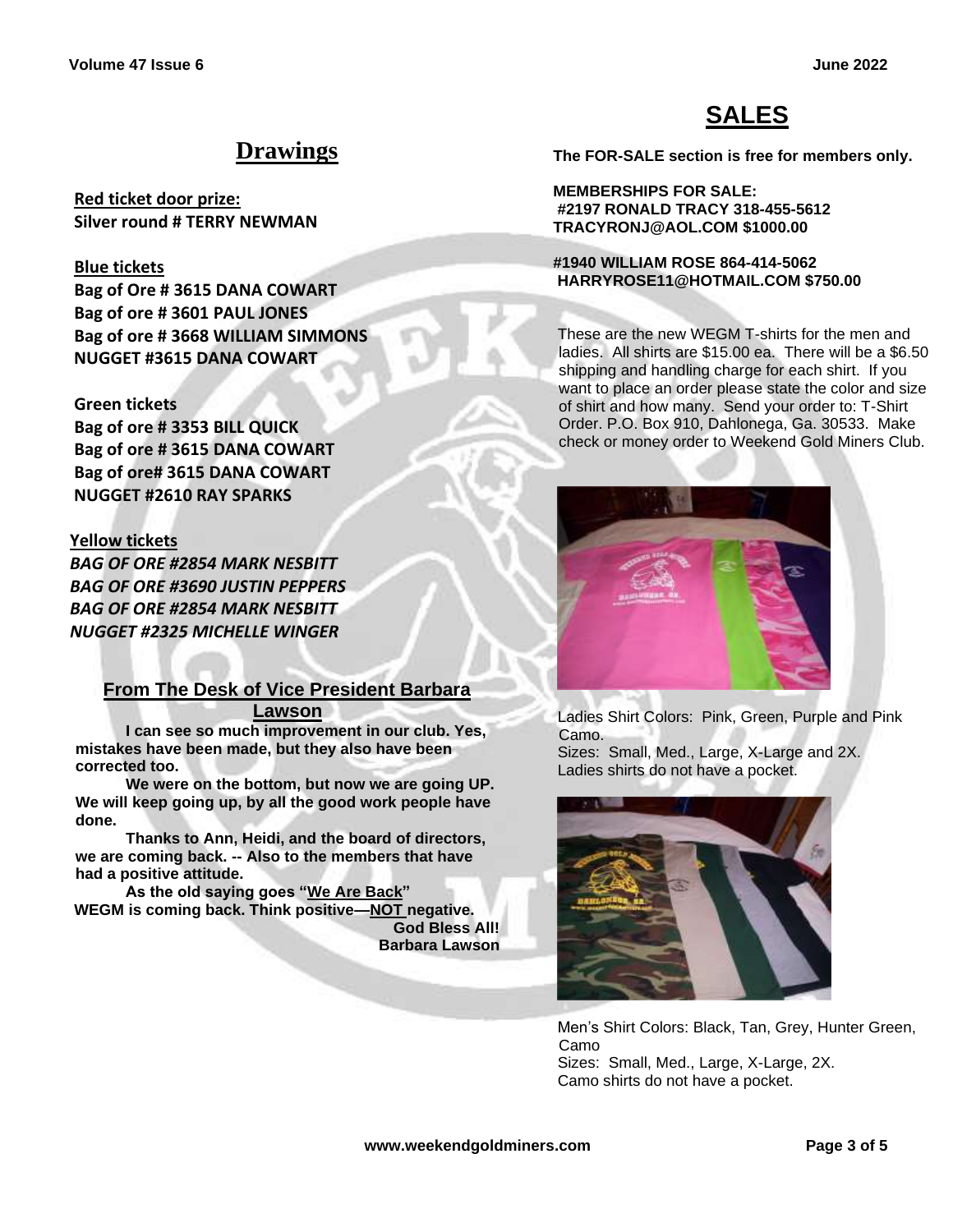

Thank you for your orderll Please give us a call or go onto our website if you would like to order more concentrates 1-706-864-6363 www.crissongoldmine.com

### The cost of our Gold Concentrates:





15 Gallons of ore concentrated to 1 gallon \$50.00 30 Gallons of ore concentrated

to 1 gallon 50000 75 Gallons of ore concentrated to 1 gallon \$175.00

The Guaranteed NUGGET Bucket is only  $\$$   $\mathrm{\mathbb{S}}\mathrm{\mathbb{S}}^{\approx}$ 



### The cost of our **Gemstone** Concentrates:

15 Gallons of our Gemstone ore concentrated to 1 gallon \$30.00

30 Gallons of our Gemstone ore concentrated to 1 gallon \$60.00

75 Gallons of our Gemstone ore concentrated to 1 gallon \$100.00



### **Shipping cost:**

I can ship 1 or 2 of any of the concentrates<br>above for only  $\bigcup_{k=1}^{\infty} \bigcup_{k=1}^{\infty}$ <br>I can ship 3 or 4 of any of the concentrates above for only \*320g So the more you order the more you save on shipping!



Thank you for your order! Remember us for all of your Prospecting Equipment needs!!! We are the Largest Stocking dealer in the Southeast.

We are proud to be a dealer of all these fine gold mining products.





Come on by and see everything in person. Or if you can't come by give us a call, or go online to our website

1-706-864-6363 2736 Morrison Moore Pkwy E. Dahlonega, GA 30533 www.crissongoldmine.com

www.weekendgoldminers.com